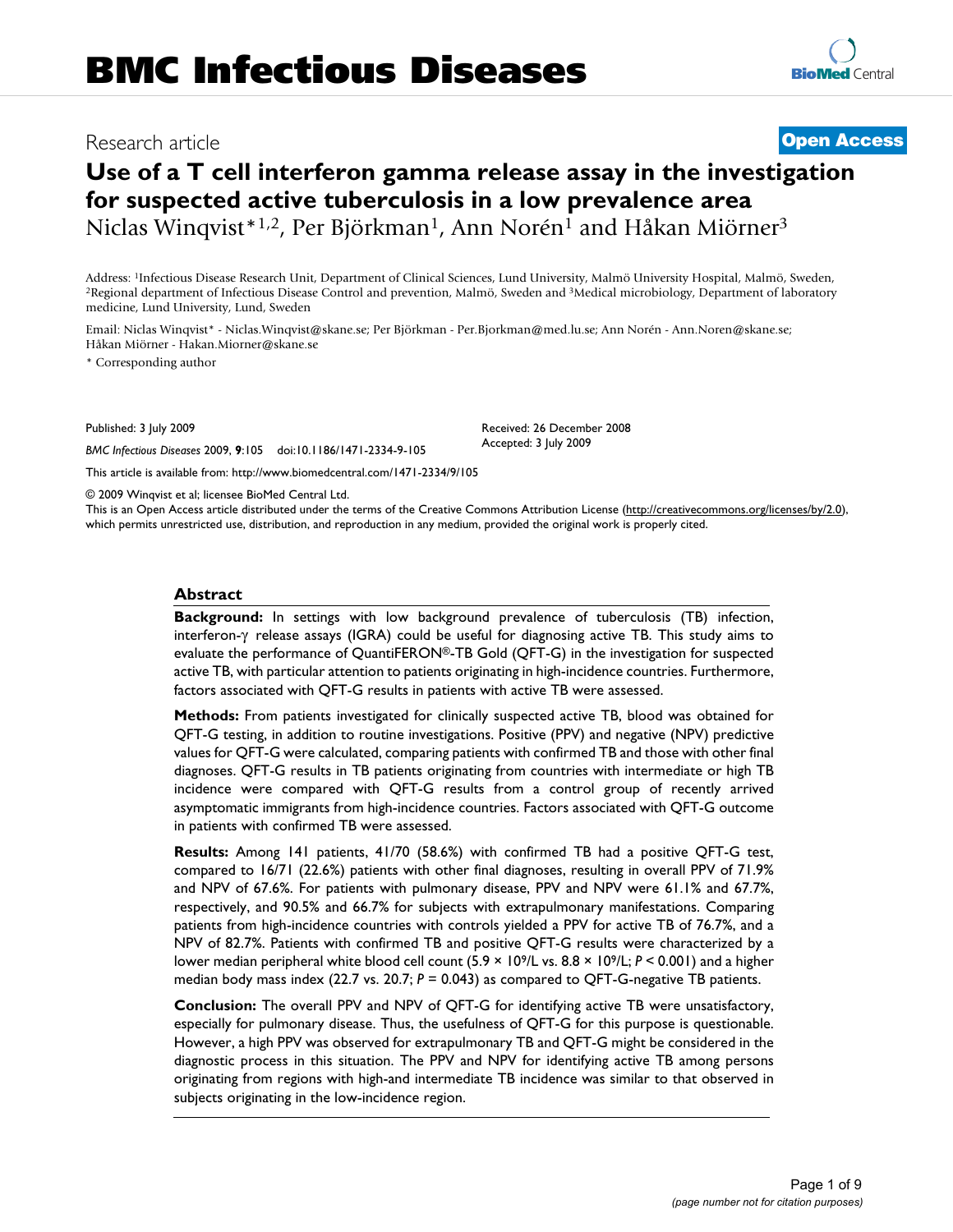### **Background**

Even in low prevalence regions, TB is a common differential diagnosis in infectious disease practice, and different manifestations of TB may be encountered in all medical disciplines. Whereas most cases of pulmonary tuberculosis can be easily identified by detection of bacteria in airway secretions, the diagnosis of extrapulmonary TB is often difficult to establish. Recently, new diagnostic kits for tuberculosis infection, known as interferon-gamma release assays (IGRA:s), have become commercially available. T-SPOT®. TB (Oxford Immunotec Ltd.) is an assay that enumerates TB specific T-lymphocytes by Elispot technique [1], whereas QuantiFERON®-TB and QuantiF-ERON®-TB Gold (QFT-G; Cellestis Ltd.), are based on ELISA-techniques that measure  $\gamma$ -interferon released by TB specific T-lymphocytes [2]. Both of these tests appear to have higher specificity than the tuberculin skin test (TST) for TB infection [3-6], but the absence of a definite method to diagnose latent TB infection makes direct comparison between diagnostic methods impossible. In lowprevalence regions, TST is of limited value for detection of TB infection, since a high proportion of reactive skin tests have other aetiologies than TB [7], such as recent BCG vaccination or exposure to environmental mycobacteria. In addition to low specificity, the use of TST as a screening tool in patients with suspected active TB is hampered by high rates of false negative reactions in patients with active TB, especially in case of underlying immunodeficiency [8,9]. In the near future IGRA:s may even replace TST as a test for diagnosing latent TB. However, at present their role in the diagnostic process for suspected active infection remains uncertain.

Like TST, IGRA:s cannot differentiate between active and latent TB. A number of studies examining IGRA results in peripheral blood from patients with active TB has been published, and have found surprisingly low sensitivity [10-13]. Thus, their role in diagnosing active TB remains uncertain. However, promising results have recently been published with IGRA testing performed on mononuclear cells obtained from the site of infection e.g. from broncho-alveolar lavage [14].

Sweden has a low incidence of TB (5.5 per 100 000 inhabitants in 2007) [15]. In this setting with a low background prevalence of latent TB, IGRA tests could be useful in the initial diagnostic process in patients with suspected TB [16]. During the last decades, clusters of TB have been observed in large urban centres [16,17]. Considering the epidemiological situation in many industrialized countries with a disproportionate fraction of TB cases occurring in immigrants from high-incidence countries, the ability of new diagnostic methods to detect patients with active or latent TB in immigrant populations is of great importance.

The principal objective of this study was to define the usefulness of QFT-G in the diagnostic procedure for suspected active tuberculosis among patients in Southern Sweden by calculating PPV and NPV for QFT-G. In order to assess the performance among persons originating from high-prevalence areas, a group of healthy recently arrived immigrants from such countries were compared to those in patients with similar origin. We also aimed to identify factors associated with QFT-G results in patients with confirmed active TB.

### **Methods**

#### *Study population*

This study was conducted in Malmö and Lund in Southern Sweden (population ca 400 000). In this area, about 40 cases of TB are reported annually. Study subjects belonged to two categories: case patients with suspected tuberculosis, and healthy immigrants who had recently arrived in Sweden from countries with a high prevalence of TB.

Patients were recruited consecutively from the departments of infectious and pulmonary diseases in the university hospitals in Malmö and Lund between September 2004 and February 2007. Inclusion criteria were: age over 15 years, written informed consent, and ongoing investigation for symptoms or signs for which TB was considered as a differential diagnosis. Medical investigation typically included microbiological testing from affected organs, radiological investigations and histopathological studies, according to disease manifestations. Patients were excluded if TB treatment had been initiated more than 1 week prior to study entry, or if TB investigations were done as part of a routine diagnostic package with no definite clinical suspicion of TB (e.g. patients undergoing bronchoscopy for investigation of pulmonary lesions, in which TB cultures are routinely obtained). For patients with suspected TB, an interview and record-based questionnaire covering general medical history, risk factors for exposure to TB and details concerning ongoing disease and results of medical investigations was completed by either a physician or a specialized nurse. TST was recommended, but not required, for study inclusion.

Since around 80 percent of all TB cases in the study area occur among immigrants from countries with high or intermediate TB incidence [18] we chose to compare results in immigrant patients with active TB with those in healthy subjects with similar geographical origin. A control group of recently (within 7 months) arrived immigrants, aged over 15 years and without significant medical history, were recruited from a primary care centre performing health examinations, which are offered to all immigrants arriving in Sweden. Recruitment of immigrants was performed between March 2006 and Septem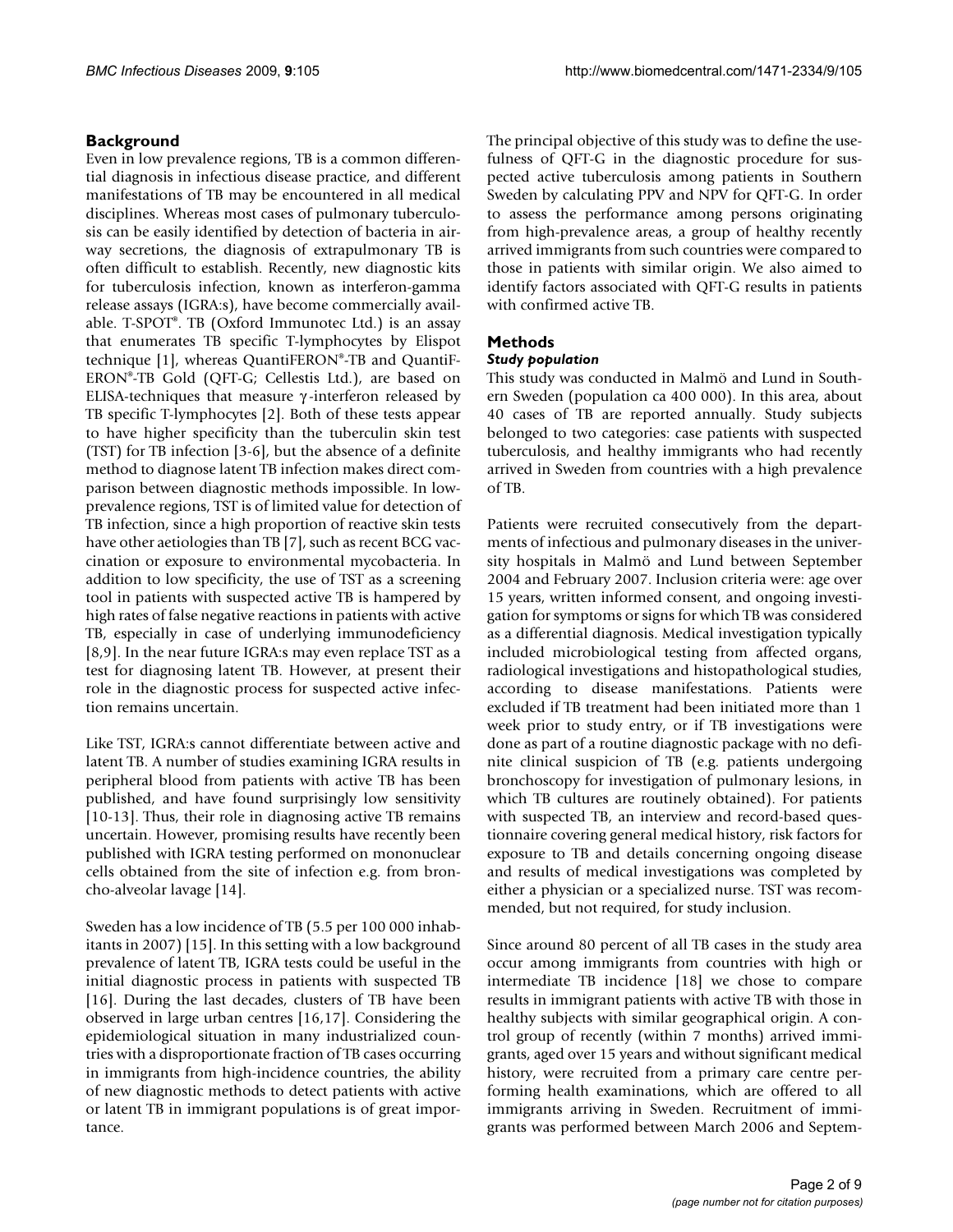ber 2006. These examinations include a general health questionnaire, voluntary HIV test, chest X-ray and TST.

A TB case was defined as an individual with symptoms and signs compatible with TB and isolation of, or detection of nucleic acid from, *Mycobacterium tuberculosis* complex from a clinical specimen (microbiologically confirmed TB), or as a patient with tuberculosis clinically suspected by an expert physician, and responding to antituberculosis treatment[19].

#### *QuantiFERON-TB® Gold test*

Whole blood was collected in heparin-containing tubes for the QuantiFERON®-TB Gold test (Cellestis Ltd, Victoria, Australia). Samples were transported to the laboratory within 4 hours and incubation with antigens was initiated within 7 hours after collection. Antigens provided in the QFT-G test kit were the 6 kDa early secreted antigenic target (ESAT-6) and culture filtrate protein 10 (CFP-10); in addition to these, TB7.7 (kindly provided by Karin Weldingh; Statens Serum Institut, Copenhagen, Denmark) and purified protein derivative (PPD; Art. No 2390; Statens Serum Institut) were used for incubation experiments. After 16 – 24 hours of incubation at 37°C in 5%  $CO<sub>2</sub>$ , supernatants were collected and frozen at -20°C until analysis. Concentrations of interferon-gamma (INF- $\gamma$ ) in 50 µL of plasma from whole-blood stimulated with the antigens, mitogen (positive control) or saline (negative control) were measured using the ELISA kit provided with the QFT-G package. A positive result was defined as a concentration of INF- $\gamma$  of  $\geq 0.35$  IU/mL after subtraction of the INF- $\gamma$  concentration from the negative control in at least 1 of the specific antigens ESAT-6, CFP-10 or TB7.7. The INF- $\gamma$  concentration in the antigen stimulated wells had to be at least half of the concentration of the negative control for the result to be valid. If the mitogen response minus the negative control was  $< 0.5$  the result was defined as indeterminate.

The results of the QFT-G tests were not available to the physicians in charge of the patients, and thus did not influence the diagnostic procedure.

#### *Tuberculin skin test*

TST was done by intradermal injection of 0.1 ml (2 TU) PPD (RT23; Statens Serum Institut, Copenhagen, Denmark). Skin induration was measured after 72 hours and was interpreted according to the recommendations by the manufacturer. In most cases TST was done prior to QFT-G or at the same time.

#### *Statistical methods*

Positive (PPV) and negative (NPV) predictive values of the QFT-G test among patients were calculated using a final TB diagnosis as true positive and other final diagnoses as true negative outcome. To facilitate comparisons with

other studies, calculations of sensitivity and specificity for the diagnosis of active TB were also performed. McNemar test was used to test for overall accuracy. Patients with indeterminate QFT-G results were excluded from the analysis.

Patients originating from high and intermediate prevalence regions were compared with healthy immigrant controls to determine PPV and NPV for active TB of both QFT-G and TST in the immigrant population. In patients with confirmed TB, factors associated with positive or negative QFT-G result were first determined by univariate regression analysis. In order to control for possible confounding factors, variables were then put into a multiple regression model.

For dichotomous variables an odds ratio was calculated. Differences in odds ratio with a p-value <.05 was considered significant. Odds ratios were defined as the exponent of the estimated beta for dichotomous variables. When comparing means for continuous variables the Student's ttest was used for variables with normal distribution. For other variables the Mann-Whitney's non-parametric test was used.

The study procedure was approved by the ethical vetting board, Lund University, Sweden.

#### **Results**

#### *Patients with suspected tuberculosis*

In 70 of 141 patients, the diagnosis of TB was established, whereas 71 patients received another final diagnosis (most frequent were bacterial pneumonia [17], cancer [5], and other respiratory diseases [4]). Characteristics of the patients are shown in Table 1. TB was bacteriologically confirmed either by culture, microscopy or polymerase chain reaction (PCR) in 61 patients (87%); in the remaining 9 patients, diagnosis was based on clinical criteria, supported by radiological and/or histopathological findings, and response to anti-tuberculosis therapy.

Patients originating from countries with an estimated TBincidence of more than 20 new cases per 100 000 inhabitants according to the World Health Organization (WHO)[20] were significantly more likely to get a TB diagnosis compared to those from low incidence countries (52/75 vs. 18/66; *P* < 0.001). Patients with TB were also younger than those with another final diagnosis (median age 38 years vs. 58; *P* < 0.001). Other parameters analyzed did not differ significantly between patients with confirmed TB and non-TB cases.

#### *QuantiFERON-TB® Gold results in patients with suspected tuberculosis*

Results of QFT-G for respective patient categories are presented in Table 2. Ten subjects had indeterminate QFT-G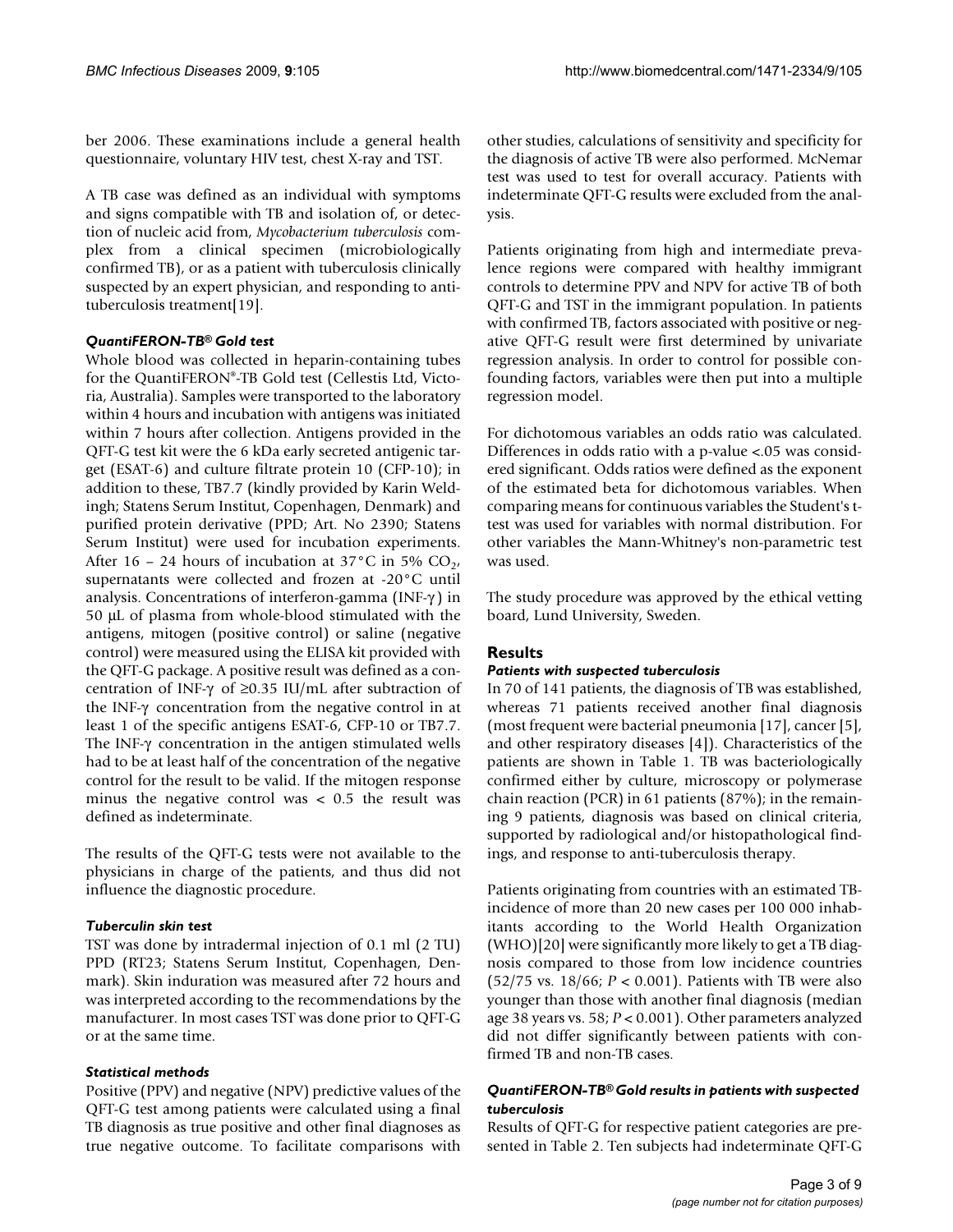| Table 1: Characteristics of patients investigated for suspected active tuberculosis, and controls |  |
|---------------------------------------------------------------------------------------------------|--|
|---------------------------------------------------------------------------------------------------|--|

|                                                                 | Tuberculosis<br>$n = 70$ | Other final diagnoses<br>$n = 71$ | Controls<br>n = 98 |
|-----------------------------------------------------------------|--------------------------|-----------------------------------|--------------------|
| Women (%)                                                       | 40(57.1)                 | 35(49.3)                          | 35 (35.7)          |
| Median age (years)                                              | 38                       | 58                                | 32                 |
| Median BMI                                                      | 22                       | 23                                |                    |
| Origin from country with high or intermediate TB-incidence* (%) | 52 (74.3)                | 23(32.4)                          | 98 (100)           |
| Immune supression <sup>**</sup> $(\%)$                          | 19(27.1)                 | 28 (39.4)                         | 0(0.0)             |
| Affected organ                                                  |                          |                                   |                    |
| Lung $(\%)$                                                     | 44 (62.9)                | 60 (84.5)                         |                    |
| Pleura (%)                                                      | 3(4.3)                   | 1(1.4)                            |                    |
| Mediastinal lymph node (%)                                      | 1(1.4)                   | 2(2.8)                            |                    |
| Peripheral lymph node (%)                                       | 10(14.3)                 | 1(1.4)                            |                    |
| Joint/skeleto-muscular (%)                                      | 3(4.3)                   | 3(4.3)                            |                    |
| Skin/soft tissue (%)                                            | 2(2.8)                   | 1(1.4)                            |                    |
| Gastrointestinal/abdominal (%)                                  | 4(5.7)                   | 0(0.0)                            |                    |
| Urogenital (%)                                                  | 0(0.0)                   | 1(1.4)                            |                    |
| Multiple locations (%)                                          | 3(4.3)                   | 2(2.8)                            |                    |

TB: Tuberculosis; BMI: Body Mass Index

 $*$  Defined as  $\geq$ 20 cases/100 000 inhabitants

\*\* HIV-infection (n = 6), immunosuppressive treatment (n = 18), diabetes (n = 9), alcohol or drug abuse (n = 9), cancer (n = 4), Mb Down (n = 1)

results; these patients did not differ significantly from those with a positive or negative QFT-G result with regard to any of the parameters tested.

For the whole group of patients, the PPV and NPV of QFT-G was 71.9% and 67.6%, respectively. The sensitivity and specificity for QFT-G was 63.1% and 75.8% respectively (McNemar test for overall accuracy:  $P = 0.268$ ).

Among 104 patients with pulmonary disease manifestations, QFT-G was positive in 22 of 44 TB-cases and in 14 out of 60 non-TB patients, (PPV 61.1%, NPV 67.7%; Table 2). In this subgroup the sensitivity was 52.4% and the specificity 75.0% (McNemar test: *P* = 0.392).

Thirty-seven patients had suspected extrapulmonary TB. Out of these, 21 had a positive QFT-G test, 12 had a negative test and in 4 subjects the QFT-G result was indeterminate (Table 2). Two of the 21 QFT-G-positive subjects with suspected extrapulmonary TB received a final diagnosis other than TB. The PPV and NPV of QFT-G in subjects with suspected extrapulmonary TB was 90.5% and 66.7% and sensitivity and specificity was 82.6% and 80.0% respectively (McNemar test: *P* = 0.687).

In the subgroup of patients originating from countries with high or intermediate TB incidence, PPV and NPV were 78.6% and 46.7% respectively (pulmonary and extrapulmonary disease manifestations combined).

| Table 2: Positive and negative predictive values of QuantiFERON®-TB Gold results in patients with confirmed TB and patients with |  |
|----------------------------------------------------------------------------------------------------------------------------------|--|
| other final diagnoses.                                                                                                           |  |

|                                      | Tuberculosis*<br>$n = 70$ | Other final diagnosis*<br>$n = 71$ | Positive predictive value | Negative predictive value |
|--------------------------------------|---------------------------|------------------------------------|---------------------------|---------------------------|
| All patients; $n = 141$              |                           |                                    |                           |                           |
| QFT-G positive                       | 41                        | 16                                 |                           |                           |
| QFT-G negative                       | 24                        | 50                                 | 71.9%                     | 67.6%                     |
| <b>OFT-G</b> indeterminate           | 5                         | 5                                  |                           |                           |
| Suspected pulmonary $TB$ ; $n = 104$ |                           |                                    |                           |                           |
| QFT-G positive                       | 22                        | 4                                  |                           |                           |
| QFT-G negative                       | 20                        | 42                                 | 61.1%                     | 67.7%                     |
| <b>OFT-G</b> indeterminate           | $\overline{2}$            | 4                                  |                           |                           |
| Suspected extrapulmonary TB; n = 37  |                           |                                    |                           |                           |
| QFT-G positive                       | 19                        |                                    |                           |                           |
| QFT-G negative                       | 4                         | 8                                  | 90.5%                     | 66.7%                     |
| <b>OFT-G</b> indeterminate           | 3                         |                                    |                           |                           |

QFT-G: QuantiFERON®-TB Gold; TST: Tuberculin skin test

\* Bacteriological and/or clinical diagnosis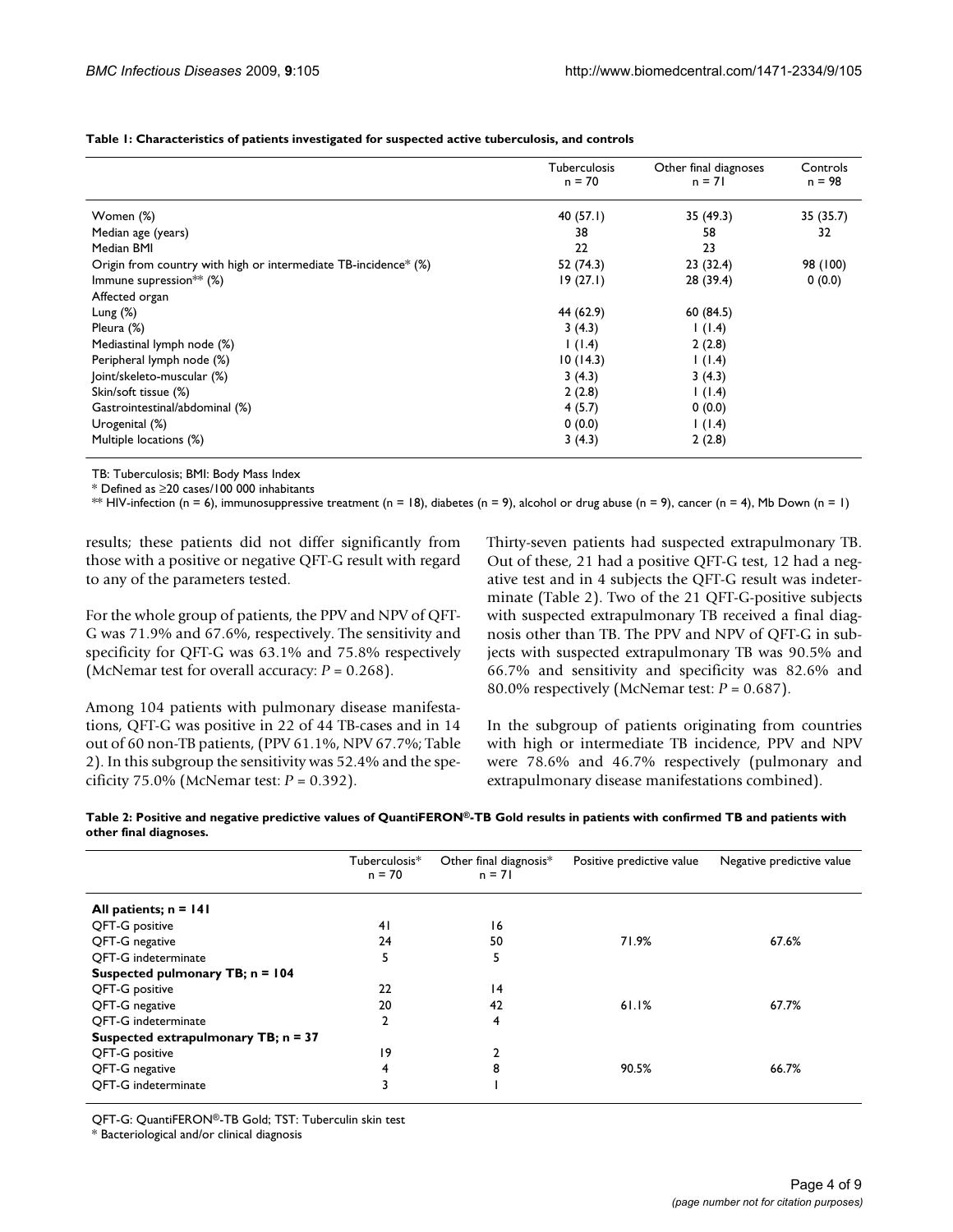#### *Immigrants from high and intermediate prevalence countries – comparison of QFT-G results among patients with tuberculosis and healthy controls*

The TB incidence in the country of origin was lower among the 98 immigrant controls than for the 52 patients who originated from high and intermediate prevalence regions (mean 63 vs. 158 new cases/100 000 inhabitants; *P* < 0.001). The mean age of the control subjects was lower than that of the immigrant patients (31.8 years vs. 42.6; *P* < 0.001) and the male/female ratio was higher (63/35 vs. 41/42). The most common countries of origin were Iraq (58), the Palestine (11) and Somalia (7) for the immigrant controls, and Serbia (9), Somalia (9), Bosnia-Herzegovina (8), Iraq (8) and Afghanistan (8) for the immigrant patients.

Among the 52 immigrant patients with confirmed TB, 33 (63.5%) had positive QFT-G results. QFT-G results could be determined in 96 of 98 controls. Among these, 10 (10.4%) had a positive result. In control subjects with TST results, the induration was  $\geq 10$  mm in 39 of 85 (45.9%) persons.

When comparing subjects from high-prevalence countries, the PPV for a positive QFT-G in patients with active TB was 76.7%, and the NPV was 82.7%. The corresponding PPV and NPV for a TST with cut off of 10 mm was 44.3% and 93.9% respectively (Table 3). In terms of sensitivity and specificity the results were for QFT-G 67.3% and 89.6% respectively (McNemar test for overall accuracy: *P* = 0.327) and for TST 91.2% and 54.1% respectively (McNemar test: *P* < 0.001).

#### *Factors associated with QFT-G result in patients with active tuberculosis*

To further explore factors that may influence the QFT-G results in TB-patients, various parameters were tested. The findings are divided with regard to the variable's quality (dichotomous or scale) and are presented in Table 4 and 5. Positive QFT-G results were more common in patients with extrapulmonary TB than in those with pulmonary disease. The concentration of INF- $\gamma$  was also significantly higher in patients with extrapulmonary symptoms compared to patients with pulmonary symptoms (mean 11.3 IU/mL vs. 1.9 IU/mL; Student's t-test: *P* < 0.001). The difference between women and men was borderline significant, with a higher likelihood of positive results in women (OR 2.70; 95% CI: 0.96–7.62; *P* = 0.0504).

Mean score of body mass index (BMI; kg/m2) for QFT-G positive TB patients was 22.7 compared to 20.7 for QFT-G negative subjects (Student's t-test: *P* = 0.043). Patients with a positive QFT-G test had a significantly lower peripheral white blood cell count (WBC) than QFT-G negative subjects (mean 5.9 vs. 8.8 × 109/L; Student's t-test: *P* < 0.001). In patients with TST results, the skin induration was significantly larger in QFT-G positive individuals (mean 23 mm and 15 mm respectively; Student's t-test: *P*  $= 0.025$ ).

In order to account for confounding factors, parameters that may influence the QFT-G result were entered into a logistic regression model (Table 6). After controlling for sex and a diagnosis of extrapulmonary TB, the only significant difference was a lower WBC in QFT-G positive individuals.

#### *Antigens for incubation experiments*

The antigens added for incubation experiments, TB7.7 and PPD, did not show a significant effect on the results. Six positive QFT-G tests based on TB7.7 only were noted, 2 each in the TB patient group, the non-TB patient group and the group of healthy immigrants. QFT-PPD was used for experiments only and did not give rise to positive QFT-G results alone. The correlation between QFT-PPD and TST was 0.232 (Pearson's correlation test; *P* = 0.075). In TB patients there was a significant, negative correlation between WBC and QFT-PPD (-3.178; Pearson's correlation test;  $P = 0.003$ ).

**Table 3: Comparison of QFT-G and TST results in TB patients and controls with origin from country with intermediate or high TB incidence (n = 150).**

|                            | TB-patients*<br>$n = 52$ | Controls<br>$n = 98$ | Positive predictive value | Negative predictive value |
|----------------------------|--------------------------|----------------------|---------------------------|---------------------------|
| QFT-G positive             | 33                       | 10                   |                           |                           |
| QFT-G negative             | 16                       | 86                   | 76.7%                     | 84.3%                     |
| <b>OFT-G</b> indeterminate | 3                        | $\mathbf{2}$         |                           |                           |
| $TST \geq 10$ mm           | 31                       | 39                   |                           |                           |
| $TST < 10$ mm              | 3                        | 46                   | 44.3%                     | 93.9%                     |
| TST not performed          | 18                       | 13                   |                           |                           |

QFT-G: QuantiFERON®-TB Gold; TST: Tuberculin skin test

\* Bacteriological and/or clinical diagnosis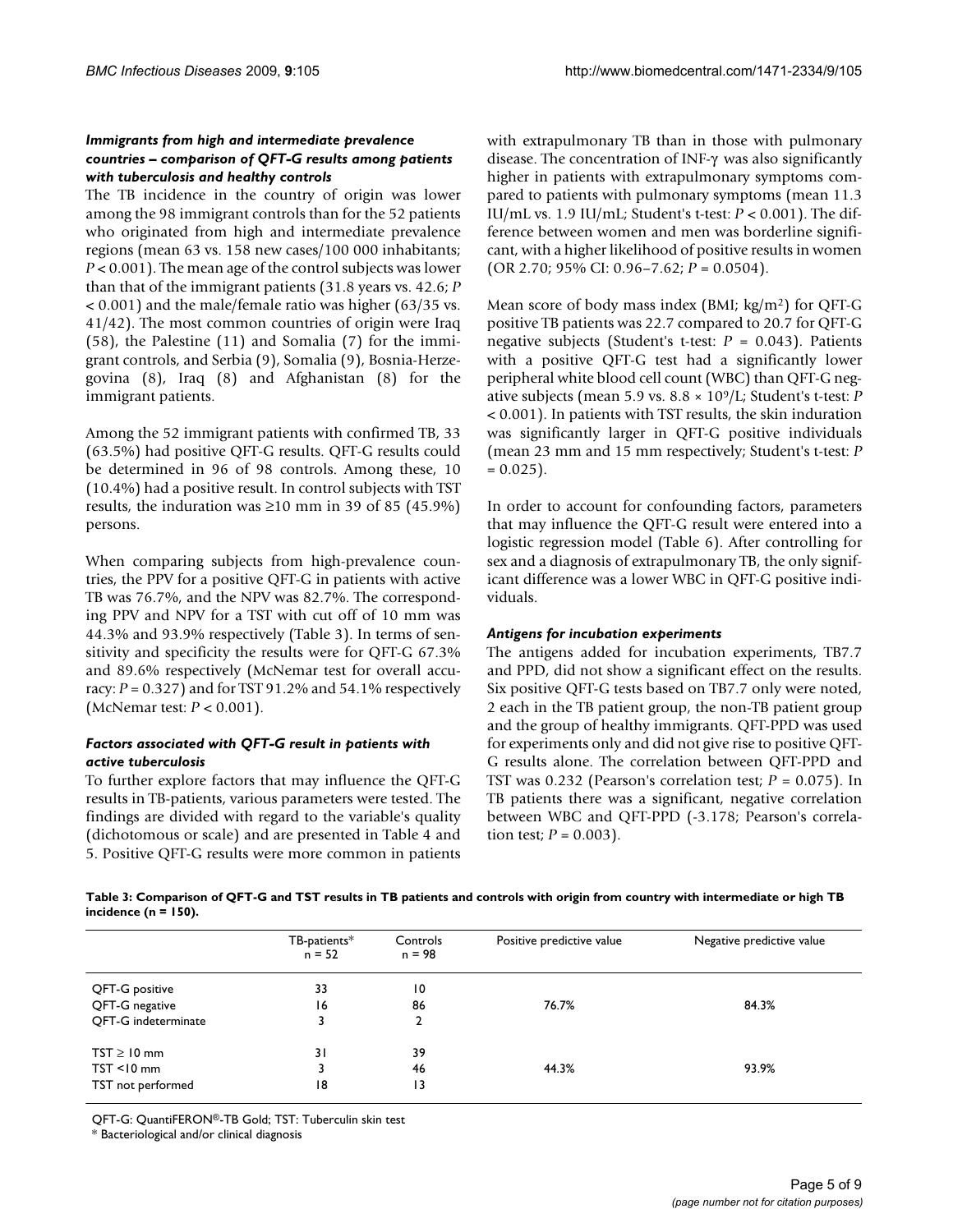|                                                        | QFT positive | QFT negative | Odds ratio | 95% CI interval | p-value |
|--------------------------------------------------------|--------------|--------------|------------|-----------------|---------|
| Male                                                   | 14           | 4            | 2.70       | $0.96 - 7.62$   | 0.0504  |
| Female                                                 | 27           | 10           |            |                 |         |
| Origin from high or intermediate TB incidence country* | 33           | 16           | 2.04       | $0.63 - 6.66$   | 0.1710  |
| Origin from low incidence country                      | 8            | 8            |            |                 |         |
| Born abroad and lived <5 years in Sweden               | 4            | 5            | 1.95       | $0.61 - 6.96$   | 0.1970  |
| Born in, or lived >5 years in, Sweden                  | 27           | 19           |            |                 |         |
| Extra pulmonary tuberculosis                           | 19           | 4            | 4.31       | $1.25 - 14.87$  | 0.0142  |
| Pulmonary tuberculosis                                 | 22           | 20           |            |                 |         |
| Sputum smear negative**                                | 9            | 6            | 1.62       | $0.38 - 7.15$   | 0.4666  |
| Sputum smear positive                                  | 13           | 4            |            |                 |         |
| Immunosuppressed patients ***                          | 9            | 8            | I.76       | $0.55 - 5.58$   | 0.2357  |
| Immune-competent patients                              | 32           | 16           |            |                 |         |
| $TST \geq 10$ mm                                       | 27           | 9            | 3.00       | $0.37 - 24.50$  | 0.3000  |
| $TST < 10$ mm                                          | 2            |              |            |                 |         |

**Table 4: Dichotomous variables; association with QFT-G results in tuberculosis patients**

QFT: QuantiFERON®-TB Gold; CI: Confidence Interval; BMI: Body Mass Index (kg/m<sup>2</sup>); TST: Tuberculin skin test

5 patients with indeterminate results excluded

 $*$  High or moderate TB-incidence is defined as  $\geq$ 20 cases/100 000 population

\*\* For pulmonary TB only (result missing in 2 patients)

\*\*\* Immune suppression defined as HIV-infection, ongoing immunosuppressive treatment, cancer, diabetes, alcohol or drug abuse

#### **Discussion**

Correct diagnosis of tuberculosis remains a challenge in clinical practice, especially for extrapulmonary disease manifestations for which invasive procedures are required to detect mycobacteria in affected tissues. In this study, performed among patients investigated for suspected TB in a low-prevalence region, the overall usefulness of QFT-G as part of the initial diagnostic procedure was limited, with a low negative predictive value for identifying active TB. Interestingly, we observed that a negative QFT-G reaction was more common in pulmonary TB than among patients with extrapulmonary disease manifestations. Among patients with extrapulmonary disease, QFT-G performed much better. Most patients with extrapulmonary TB in our material had isolated peripheral lymphadenitis. Lymph node biopsies were obtained in several of these patients, and showed pronounced granulomatous inflammatory reaction; in addition, the mycobacterial load was low, since bacterial growth was only detected from biopsies and not in fine-needle aspirates. Such a presentation is common in peripheral tuberculous lymphadenitis in HIV-negative patients, and is related to a strong immune response [21], further supported by the finding of high IFN- $\gamma$  secretion in such patients[22,23].

Our results on the PPV and NPV of IGRA in active TB are in agreement with those reported by others [10,13,24,25]. The limited sensitivity of IGRA tests in active TB could be related to the secretion of IFN-g suppressive factors in active TB [26], or to the immunological capacity of the host to contain mycobacterial replication [23]. IFN-g secretion has been shown to be inversely correlated to disease severity in patients with TB [23,27,28]. Lower rates of IFN-g secretion and higher frequencies of indeterminate IGRA results have also been observed in HIV-infected subjects [29-31]. We did not find any correlation with QFT-G results and the presence of immunosuppression in our patients; however, the proportion of HIV-infected subjects

| Table 5: Means of scale variables and their association with QFT result in TB patients |  |  |  |  |  |  |
|----------------------------------------------------------------------------------------|--|--|--|--|--|--|
|----------------------------------------------------------------------------------------|--|--|--|--|--|--|

|                                                    | Number of observations | QFT positive |      | QFT negative 95% CI of difference t-test |         | p-value    |
|----------------------------------------------------|------------------------|--------------|------|------------------------------------------|---------|------------|
| Age (years)                                        | 65                     | 42           | 44   | $-12.4 - 7.9$                            | $-0.45$ | 0.657      |
| TB incidence of native country                     | 65                     | 133          | 87   | $-17.7-110.0$                            | l.45    | 0.157      |
| (new cases/100 000 pop.)                           |                        |              |      |                                          |         |            |
| Body Mass Index (BMI)                              | 58                     | 22.7         | 20.7 | $0.1 - 4.0$                              | 2.08    | $0.043*$   |
| Hemoglobin (Hb; g/L)                               | 59                     | 125          | 2    | $-0.7 - 14.3$                            | 1.01    | 0.315      |
| ESR (mm)                                           | 41                     | 45           | 56   | $-31.5-9.2$                              | $-1.12$ | 0.272      |
| C-reactive protein (CRP; mg/L)                     | 59                     | 42           | 79   | $-76.9 - 2.4$                            | $-1.91$ | 0.065      |
| Total leukocyte count (cells × 10 <sup>9</sup> /L) | 60                     | 5.9          | 8.8  | $-4.3 - 1.4$                             | $-4.02$ | $< 0.001*$ |
| TST (mm)                                           | 40                     | 23           | 15   | $1.2 - 15.4$                             | 2.40    | $0.025*$   |

\* Significant difference of means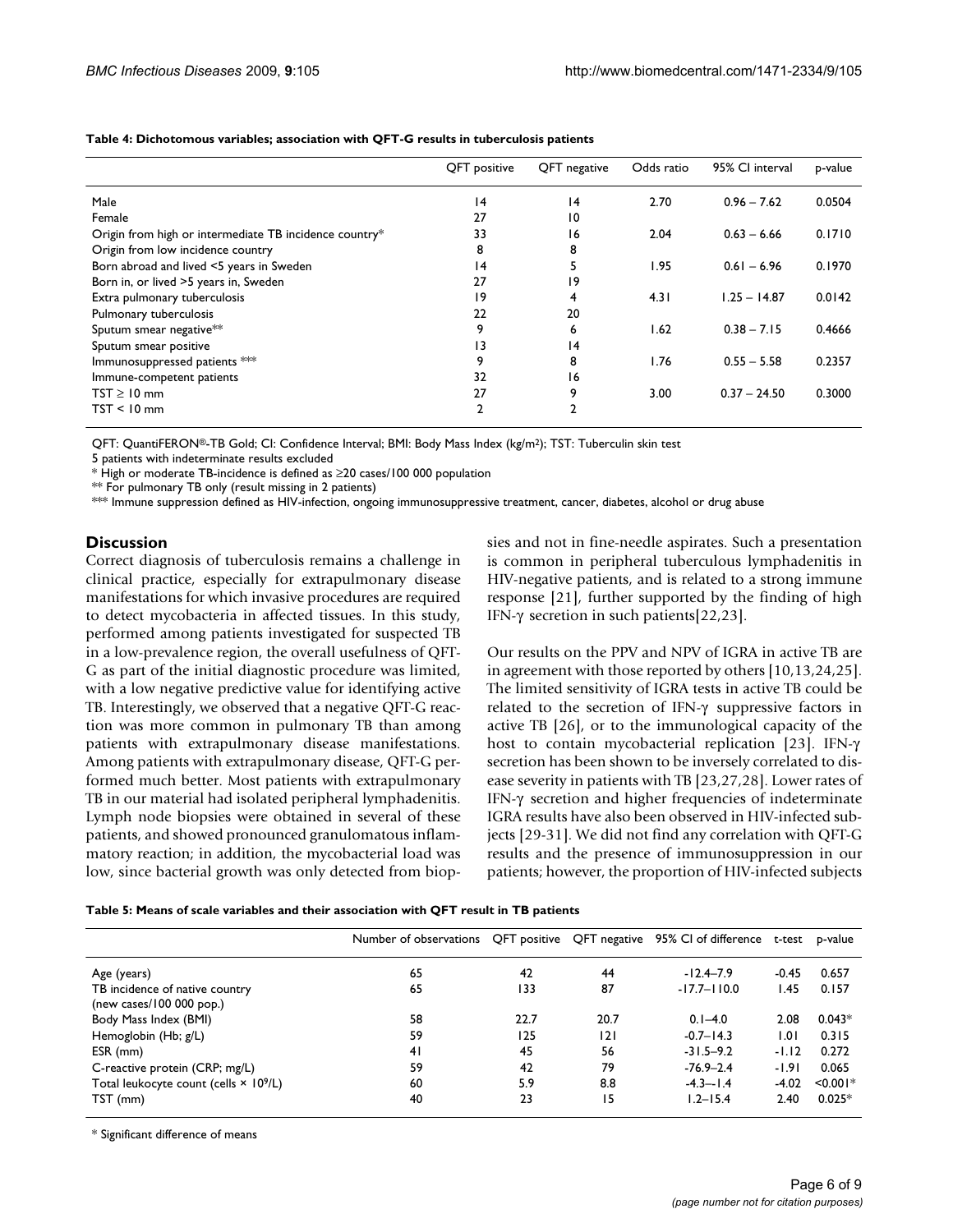| Factor                                                  | Number of observations | Est. beta-coefficient | $OR^*$ | 95% CI         | p-value |
|---------------------------------------------------------|------------------------|-----------------------|--------|----------------|---------|
| Bacteriologically verified diagnosis                    | 65                     | $-0.022$              | 0.98   | $0.20 - 4.78$  | 0.977   |
| TST cut off 10 mm                                       | 40                     | $-0.666$              | 0.51   | $0.21 - 1.28$  | 0.153   |
| TST cut off 15 mm                                       | 40                     | 1.384                 | 3.99   | $0.72 - 22.15$ | 0.114   |
| Immune suppression**                                    | 65                     | $-0.680$              | 0.51   | $0.15 - 1.76$  | 0.284   |
| TB incidence of native country (new cases/100 000 pop.) | 65                     | 0.003                 |        |                | 0.200   |
| Body Mass Index (BMI)                                   | 58                     | 0.146                 |        |                | 0.110   |
| Hemoglobin (mg/L)                                       | 59                     | 0.022                 |        |                | 0.181   |
| Erythrocyte Sedimentation Rate (mm)                     | 41                     | $-0.005$              |        |                | 0.995   |
| C-reactive protein (CRP;mg/L)                           | 59                     | $-0.007$              |        |                | 0.124   |
| White blood cell count (WBC; × 109/L)                   | 60                     | $-0.568$              |        |                | < 0.001 |

**Table 6: Multiple logistic regression analysis of factors potentially associated with QFT-results in TB-patients (after controlling for sex and extrapulmonary TB)**

\*Odds ratios (defined as the exponent of the estimated beta) are not shown for TB incidence of native country, BMI, Hb, ESR, CRP and WBC since these variables are not dichotomous.

\*\* Immune suppression defined as HIV-infection, ongoing immunosuppressive treatment, cancer, diabetes, alcohol or drug abuse

in our material was rather low. For T-SPOT®. TB, indeterminate results have been associated with delayed handling times [32], whereas an evaluation of cytokine techniques under different circumstances found that ELISA performance was not much affected by handling conditions [33]. The rate of indeterminate results was 7.1% (10/141) in this study, which is at the same level as reported in other studies on patients with suspected clinically active TB disease [34]. The rate of false negative was 34% in this study (24/70). There are large variations in the literature but several other studies have reported a similar low sensitivity in patients with active tuberculosis [10,13,35,36]. In our study, all samples were sent to the laboratory and processed within 7 hours; thus, it is unlikely that technical problems explain the high frequency of negative and indeterminate results in patients with confirmed active TB.

It has been suggested to lower the cut-off limits for the IGRA tests in low incidence settings in order to improve sensitivity[37]. Recalculating PPV and NPV in our material using the cut-off limits 0.20 IU/mL and 0.10 IU/mL reduced PPV for patients with pulmonary and extrapulmonary TB respectively. Only the lowest cut-off limit raised the NPV slightly (data not shown). Hence, lowering cut-off limits for the QFT-G would not benefit the test's performance in our setting.

The magnitude and characteristics of immune response are important factors for the pathogenesis and disease manifestations in tuberculosis, and they are likely to be associated with the rate of IFN-g secretion. A parallel may be drawn to leprosy, another mycobacterial infection in which the immune response is critical for disease presentation. In an Indian study, significantly higher IFN-g secretion was detected in patients with tuberculoid variants of leprosy, as opposed to lepromatous forms (in which the Th-1 response is weak) [38]. The association

between WBC in peripheral blood and QFT-G outcome in our TB patients could be a reflection of the same phenomenon, and are in agreement with findings reported by Shang and co-workers, showing enhanced peripheral blood leukocytosis in mice with targeted mutation of chemokine receptor 1 and reduced IFN-g secretion [39]. The lower BMI in QFT-G negative TB-patients is also likely to be related to a reduced capacity for INF-g secretion in patients with advanced disease.

When assessing the usefulness of IGRA testing for detecting active TB, the immunological profile of the studied patients should thus be taken into account. Our results may not be applicable for HIV-positive patients. Furthermore, several IGRA techniques have been developed, and in a meta-analysis of commercially available IGRA:s differences with regard to sensitivity and applicability have been found [6,16]. We used an extended, in-house variant of QuantiFERON®-TB Gold, with the addition of another MTB specific antigen (TB7.7) apart from those included in the commercial kit. However, the inclusion of this antigen did not appear to affect test outcome. In this study, we have not compared the two different IGRA test methods. Although comparisons between QFT-G and T-SPOT®. TB suggest that the latter may be more sensitive for diagnosing latent TB, the significance of this difference in clinical practice is not clear. Furthermore, QFT has the advantage of being easier and less expensive to perform than T-SPOT®. TB testing. Both IGRA test methods have superior specificity for TB compared to TST, but sensitivity is probably lower (depending on the TST cut-off chosen to define TB infection). However, in analogy with QFT-G, false negative TST reactions are common in severe forms of TB [40].

An important finding from our study is that QFT-G had similar positive and negative predictive values for active TB among native Swedes and immigrants from high-prev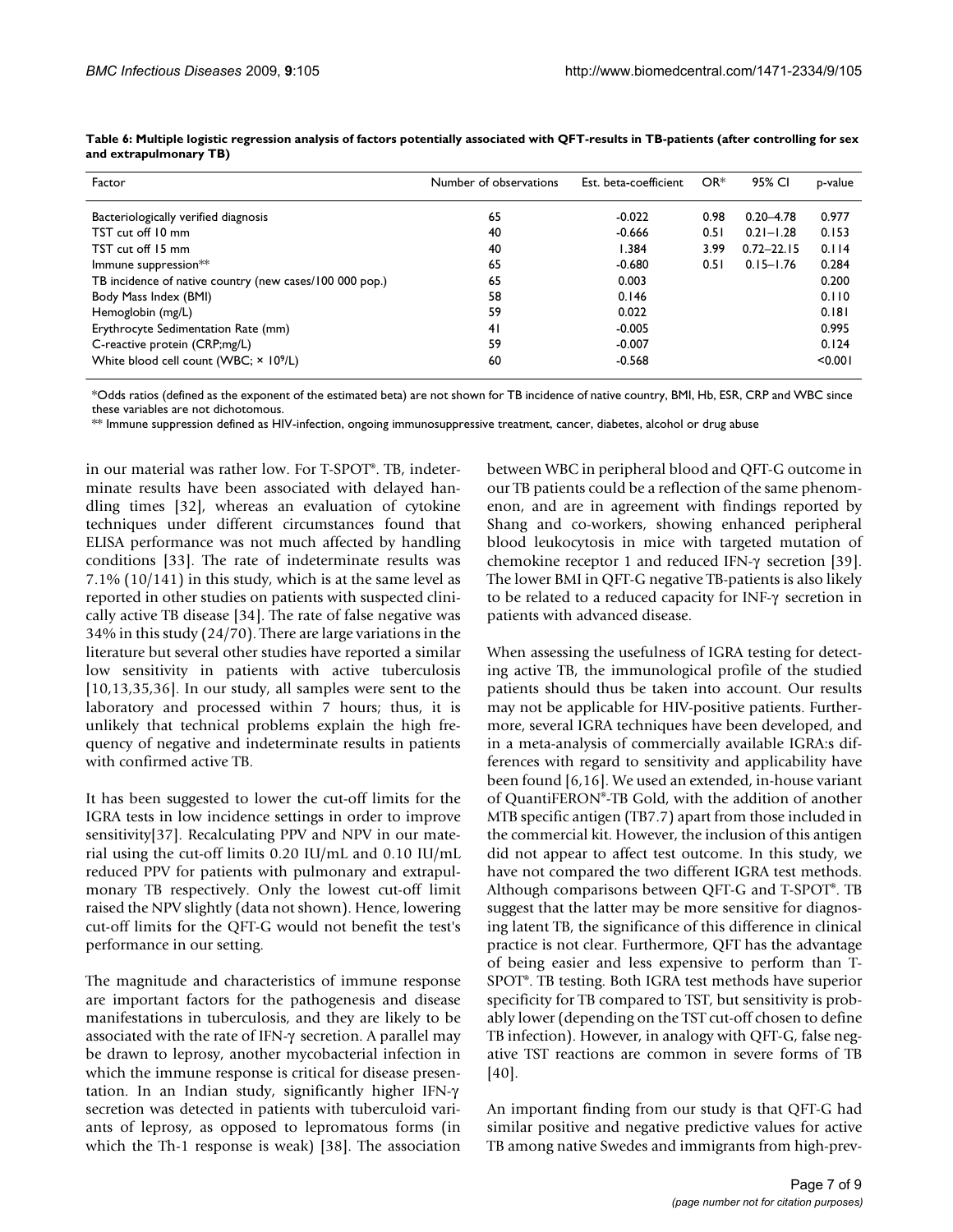alence countries – a group that presently constitutes the majority of TB patients in Sweden as well as in most other European countries. This is somewhat surprising in view of the limited sensitivity of QFT-G for active TB, and the presumed high prevalence of latent TB among the healthy immigrant controls (TST  $\geq$  10 mm in 39/85, 46%). With regard to the fact that the incidence of TB in the countries of origin among immigrant patients was higher than in controls, it may be anticipated that the exposure to TB was different between these groups. Still, this observation raises further questions regarding the significance of QFT-G and TST for identification of persons infected with *M. tuberculosis*.

#### **Conclusion**

The overall usefulness of QFT-G for identifying active TB was limited among patients investigated for suspected TB in a typical setting in a North-European low-prevalence region. Poor performance was more common in patients with pulmonary disease, whereas the PPV for QFT-G was satisfactory among patients with extrapulmonary disease manifestations. Since TB is more difficult to diagnose in such cases, we suggest that it may be reasonable to consider QFT-G for screening patients with suspected extrapulmonary TB. Furthermore, the PPV and NPV of QFT-G for detection of actitve TB among immigrants from high and intermediate prevalence regions seem to be similar to that observed in non-immigrants.

#### **Competing interests**

The authors declare that they have no competing interests.

#### **Authors' contributions**

NW, PB and HM were responsible for planning the study, analyzing the results and drafting the manuscript. HM designed the antigen panel used for QFT-G testing. NW, AN and PB collected the study material and coordinated the study. All authors have read and approved the manuscript.

#### **Acknowledgements**

Skane county council's research and development foundation and the Swedish Heart-Lung Foundation supported the study financially. We would like to acknowledge all doctors and nurses at the participating departments of infectious and pulmonary diseases in the university hospitals in Malmö and Lund for their involvement in patient enrollment and specimen collection. Special thanks also to Arne Forsgren, Department of laboratory medicine, Malmö, Lund University, for help in planning the study, Annica Andreasson at Clinical microbiology and immunology, Lund university hospital, Lund for performing the QFT-G test and Håkan Lövkvist at Competence Centre for Clinical Research, Lund for statistical assistance.

#### **References**

Lalvani A, Pathan AA, Durkan H, Wilkinson KA, Whelan A, Deeks JJ, Reece WH, Latif M, Pasvol G, Hill AV: **[Enhanced contact tracing](http://www.ncbi.nlm.nih.gov/entrez/query.fcgi?cmd=Retrieve&db=PubMed&dopt=Abstract&list_uids=11438135) [and spatial tracking of Mycobacterium tuberculosis infection](http://www.ncbi.nlm.nih.gov/entrez/query.fcgi?cmd=Retrieve&db=PubMed&dopt=Abstract&list_uids=11438135) [by enumeration of antigen-specific T cells.](http://www.ncbi.nlm.nih.gov/entrez/query.fcgi?cmd=Retrieve&db=PubMed&dopt=Abstract&list_uids=11438135)** *Lancet* 2001, **357(9273):**2017-2021.

- 2. Ravn P, Munk ME, Andersen AB, Lundgren B, Nielsen LN, Lillebaek T, Soerensen IJ, Andersen P, Weldingh K: **[Reactivation of tuberculo](http://www.ncbi.nlm.nih.gov/entrez/query.fcgi?cmd=Retrieve&db=PubMed&dopt=Abstract&list_uids=15307581)[sis during immunosuppressive treatment in a patient with a](http://www.ncbi.nlm.nih.gov/entrez/query.fcgi?cmd=Retrieve&db=PubMed&dopt=Abstract&list_uids=15307581) [positive QuantiFERON-RD1 test.](http://www.ncbi.nlm.nih.gov/entrez/query.fcgi?cmd=Retrieve&db=PubMed&dopt=Abstract&list_uids=15307581)** *Scandinavian journal of infectious diseases* 2004, **36(6–7):**499-501.
- 3. Fietta A, Meloni F, Cascina A, Morosini M, Marena C, Troupioti P, Mangiarotti P, Casali L: **[Comparison of a whole-blood inter](http://www.ncbi.nlm.nih.gov/entrez/query.fcgi?cmd=Retrieve&db=PubMed&dopt=Abstract&list_uids=14608301)[feron-gamma assay and tuberculin skin testing in patients](http://www.ncbi.nlm.nih.gov/entrez/query.fcgi?cmd=Retrieve&db=PubMed&dopt=Abstract&list_uids=14608301) with active tuberculosis and individuals at high or low risk of [Mycobacterium tuberculosis infection.](http://www.ncbi.nlm.nih.gov/entrez/query.fcgi?cmd=Retrieve&db=PubMed&dopt=Abstract&list_uids=14608301)** *American journal of infection control* 2003, **31(6):**347-353.
- Meier T, Eulenbruch HP, Wrighton-Smith P, Enders G, Regnath T: **[Sensitivity of a new commercial enzyme-linked immunospot](http://www.ncbi.nlm.nih.gov/entrez/query.fcgi?cmd=Retrieve&db=PubMed&dopt=Abstract&list_uids=16133410) assay (T SPOT-TB) for diagnosis of tuberculosis in clinical [practice.](http://www.ncbi.nlm.nih.gov/entrez/query.fcgi?cmd=Retrieve&db=PubMed&dopt=Abstract&list_uids=16133410)** *Eur J Clin Microbiol Infect Dis* 2005, **24(8):**529-536.
- 5. Mori T, Sakatani M, Yamagishi F, Takashima T, Kawabe Y, Nagao K, Shigeto E, Harada N, Mitarai S, Okada M, *et al.*: **Specific detection of tuberculosis infection: an interferon-gamma-based assay using new antigens.** *American journal of respiratory and critical care medicine* 2004, **170(1):**59-64.
- 6. Pai M, Zwerling A, Menzies D: **[Systematic review: T-cell-based](http://www.ncbi.nlm.nih.gov/entrez/query.fcgi?cmd=Retrieve&db=PubMed&dopt=Abstract&list_uids=18593687) [assays for the diagnosis of latent tuberculosis infection: an](http://www.ncbi.nlm.nih.gov/entrez/query.fcgi?cmd=Retrieve&db=PubMed&dopt=Abstract&list_uids=18593687) [update.](http://www.ncbi.nlm.nih.gov/entrez/query.fcgi?cmd=Retrieve&db=PubMed&dopt=Abstract&list_uids=18593687)** *Annals of internal medicine* 2008, **149(3):**177-184.
- 7. Wang L, Turner MO, Elwood RK, Schulzer M, FitzGerald JM: **[A](http://www.ncbi.nlm.nih.gov/entrez/query.fcgi?cmd=Retrieve&db=PubMed&dopt=Abstract&list_uids=12200526) [meta-analysis of the effect of Bacille Calmette Guerin vacci](http://www.ncbi.nlm.nih.gov/entrez/query.fcgi?cmd=Retrieve&db=PubMed&dopt=Abstract&list_uids=12200526)[nation on tuberculin skin test measurements.](http://www.ncbi.nlm.nih.gov/entrez/query.fcgi?cmd=Retrieve&db=PubMed&dopt=Abstract&list_uids=12200526)** *Thorax* 2002, **57(9):**804-809.
- 8. Bloom BR, Small PM: **[The evolving relation between humans](http://www.ncbi.nlm.nih.gov/entrez/query.fcgi?cmd=Retrieve&db=PubMed&dopt=Abstract&list_uids=9486998) [and Mycobacterium tuberculosis.](http://www.ncbi.nlm.nih.gov/entrez/query.fcgi?cmd=Retrieve&db=PubMed&dopt=Abstract&list_uids=9486998)** *The New England journal of medicine* 1998, **338(10):**677-678.
- Boussiotis VA, Tsai EY, Yunis EJ, Thim S, Delgado JC, Dascher CC, Berezovskaya A, Rousset D, Reynes JM, Goldfeld AE: **[IL-10-produc](http://www.ncbi.nlm.nih.gov/entrez/query.fcgi?cmd=Retrieve&db=PubMed&dopt=Abstract&list_uids=10792007)**ing **T** cells suppress immune responses in anergic tuberculosis patients. The *Journal* of *clinical investigation* 2000, **[sis patients.](http://www.ncbi.nlm.nih.gov/entrez/query.fcgi?cmd=Retrieve&db=PubMed&dopt=Abstract&list_uids=10792007)** *The Journal of clinical investigation* 2000, **105(9):**1317-1325.
- 10. Ferrara G, Losi M, D'Amico R, Roversi P, Piro R, Meacci M, Meccugni B, Dori IM, Andreani A, Bergamini BM, *et al.*: **[Use in routine clinical](http://www.ncbi.nlm.nih.gov/entrez/query.fcgi?cmd=Retrieve&db=PubMed&dopt=Abstract&list_uids=16631911) [practice of two commercial blood tests for diagnosis of infec](http://www.ncbi.nlm.nih.gov/entrez/query.fcgi?cmd=Retrieve&db=PubMed&dopt=Abstract&list_uids=16631911)tion with Mycobacterium tuberculosis: a prospective study.** *Lancet* 2006, **367(9519):**1328-1334.
- 11. Goletti D, Carrara S, Vincenti D, Saltini C, Rizzi EB, Schinina V, Ippolito G, Amicosante M, Girardi E: **[Accuracy of an immune](http://www.ncbi.nlm.nih.gov/entrez/query.fcgi?cmd=Retrieve&db=PubMed&dopt=Abstract&list_uids=16700703) [diagnostic assay based on RD1 selected epitopes for active](http://www.ncbi.nlm.nih.gov/entrez/query.fcgi?cmd=Retrieve&db=PubMed&dopt=Abstract&list_uids=16700703) [tuberculosis in a clinical setting: a pilot study.](http://www.ncbi.nlm.nih.gov/entrez/query.fcgi?cmd=Retrieve&db=PubMed&dopt=Abstract&list_uids=16700703)** *Clin Microbiol Infect* 2006, **12(6):**544-550.
- 12. Lee JY, Choi HJ, Park IN, Hong SB, Oh YM, Lim CM, Lee SD, Koh Y, Kim WS, Kim DS, *et al.*: **[Comparison of two commercial inter](http://www.ncbi.nlm.nih.gov/entrez/query.fcgi?cmd=Retrieve&db=PubMed&dopt=Abstract&list_uids=16611658)[feron-gamma assays for diagnosing Mycobacterium tubercu](http://www.ncbi.nlm.nih.gov/entrez/query.fcgi?cmd=Retrieve&db=PubMed&dopt=Abstract&list_uids=16611658)[losis infection.](http://www.ncbi.nlm.nih.gov/entrez/query.fcgi?cmd=Retrieve&db=PubMed&dopt=Abstract&list_uids=16611658)** *Eur Respir J* 2006, **28(1):**24-30.
- 13. Mazurek GH, Weis SE, Moonan PK, Daley CL, Bernardo J, Lardizabal AA, Reves RR, Toney SR, Daniels LJ, LoBue PA: **[Prospective com](http://www.ncbi.nlm.nih.gov/entrez/query.fcgi?cmd=Retrieve&db=PubMed&dopt=Abstract&list_uids=17806047)[parison of the tuberculin skin test and 2 whole-blood inter](http://www.ncbi.nlm.nih.gov/entrez/query.fcgi?cmd=Retrieve&db=PubMed&dopt=Abstract&list_uids=17806047)feron-gamma release assays in persons with suspected [tuberculosis.](http://www.ncbi.nlm.nih.gov/entrez/query.fcgi?cmd=Retrieve&db=PubMed&dopt=Abstract&list_uids=17806047)** *Clin Infect Dis* 2007, **45(7):**837-845.
- 14. Jafari C, Lange C: **[Suttons's Law: Local Immunodiagnosis of](http://www.ncbi.nlm.nih.gov/entrez/query.fcgi?cmd=Retrieve&db=PubMed&dopt=Abstract&list_uids=18931970) [Tuberculosis.](http://www.ncbi.nlm.nih.gov/entrez/query.fcgi?cmd=Retrieve&db=PubMed&dopt=Abstract&list_uids=18931970)** *Infection* 2008, **36(6):**510-514.
- 15. **Tuberculosis in Sweden** [\[http://www.smittskyddsinstitutet.se/sta](http://www.smittskyddsinstitutet.se/statistik/tuberkulos) [tistik/tuberkulos\]](http://www.smittskyddsinstitutet.se/statistik/tuberkulos)
- 16. Menzies D, Pai M, Comstock G: **[Meta-analysis: new tests for the](http://www.ncbi.nlm.nih.gov/entrez/query.fcgi?cmd=Retrieve&db=PubMed&dopt=Abstract&list_uids=17339619) [diagnosis of latent tuberculosis infection: areas of uncer](http://www.ncbi.nlm.nih.gov/entrez/query.fcgi?cmd=Retrieve&db=PubMed&dopt=Abstract&list_uids=17339619)[tainty and recommendations for research.](http://www.ncbi.nlm.nih.gov/entrez/query.fcgi?cmd=Retrieve&db=PubMed&dopt=Abstract&list_uids=17339619)** *Annals of internal medicine* 2007, **146(5):**340-354.
- Kan B, Berggren I, Ghebremichael S, Bennet R, Bruchfeld J, Chryssanthou E, Kallenius G, Petersson R, Petrini B, Romanus V, *et al.*: **[Exten](http://www.ncbi.nlm.nih.gov/entrez/query.fcgi?cmd=Retrieve&db=PubMed&dopt=Abstract&list_uids=18230254)[sive transmission of an isoniazid-resistant strain of](http://www.ncbi.nlm.nih.gov/entrez/query.fcgi?cmd=Retrieve&db=PubMed&dopt=Abstract&list_uids=18230254) [Mycobacterium tuberculosis in Sweden.](http://www.ncbi.nlm.nih.gov/entrez/query.fcgi?cmd=Retrieve&db=PubMed&dopt=Abstract&list_uids=18230254)** *Int J Tuberc Lung Dis* 2008, **12(2):**199-204.
- 18. Winqvist N, Andersen PH, Lillebaek T, Bjorkman P, Miorner H: **[Demographics of tuberculosis in an emerging EU region in](http://www.ncbi.nlm.nih.gov/entrez/query.fcgi?cmd=Retrieve&db=PubMed&dopt=Abstract&list_uids=17148073) [southern Scandinavia.](http://www.ncbi.nlm.nih.gov/entrez/query.fcgi?cmd=Retrieve&db=PubMed&dopt=Abstract&list_uids=17148073)** *Scandinavian journal of infectious diseases* 2006, **38(11–12):**1033-1039.
- 19. Welfare TNBoHa: **Case definitions on report in accordance with the Swedish Disease Control and Prevention Act.** Welfare TNBoHa: The National Board of Health and Welfare; 2008.
- 20. **Global tuberculosis control surveillance, planning, financing** [[http://www.who.int/tb/publications/global\\_report/2008/en/\]](http://www.who.int/tb/publications/global_report/2008/en/)